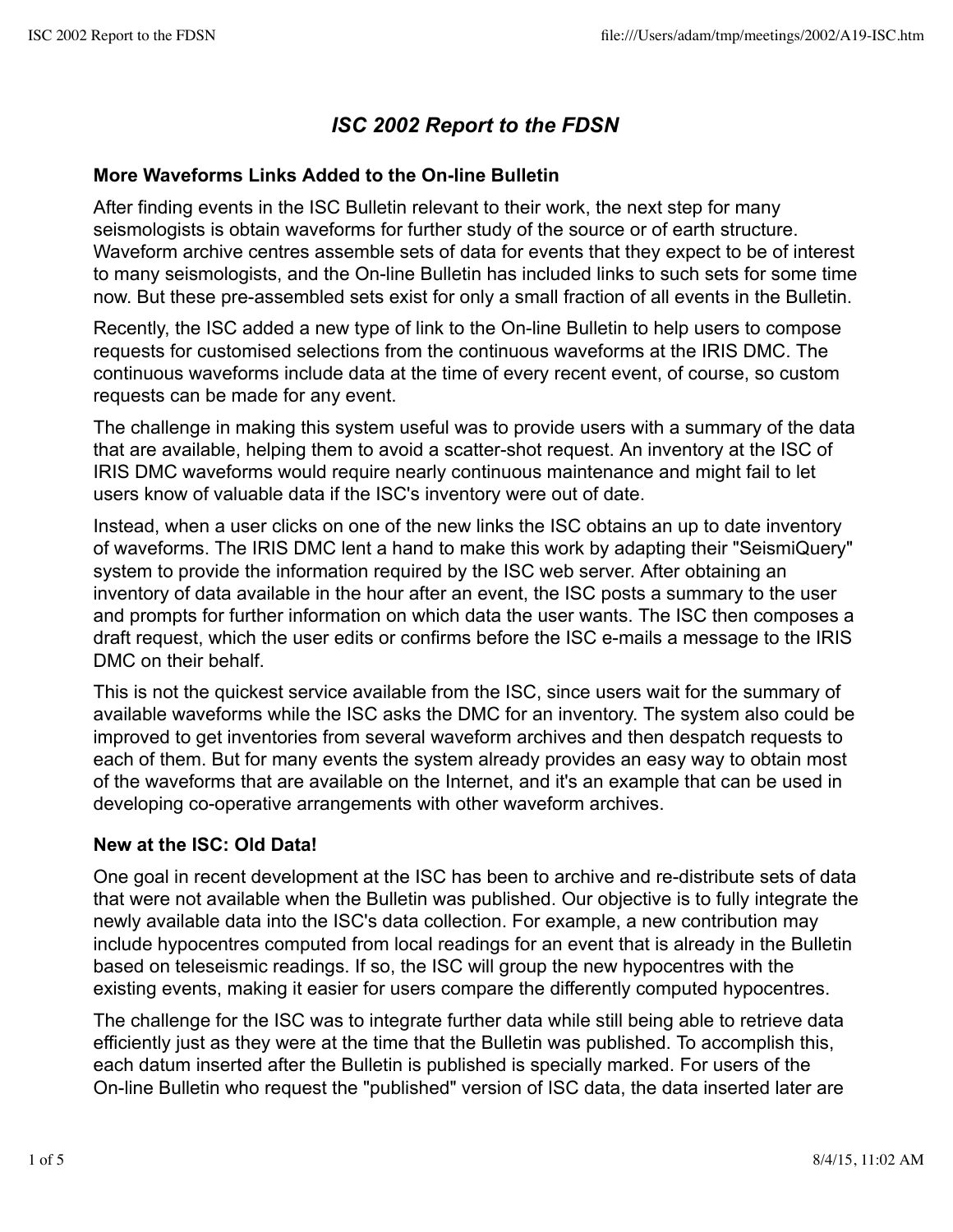#### excluded.

"Old data" already integrated with other data at the ISC include

- hypocentres by Engdahl, van der Hilst and Buland from ISC phase readings
- epicentres by Fox et al. from hydroacoustic arrival times.
- focal mechanisms by Malone and Qamar from PNSN first motions.
- regional CMT's by Morelli and Pondrelli from MedNet data.
- catalogues by McCaffrey et al. and by Nyblade from PASSCAL deployments.

Integration of further data into the "comprehensive" version of the Bulletin shows one of the advantages of an on-line service over other means of data distribution. Bulletins from PASSCAL experiments show how the on-line service can link different types of data. Each of the hypocentres in the on-line Bulletin from a PASSCAL experiment includes a button that can be used to send a request to the IRIS DMC for related waveform data that were collected during the experiment.

Phase readings and hypocentres from experiments are the intellectual property of the original investigators, so these data are available through the generosity of individual scientists. Of course users generally acknowledge the data sources, cite descriptions of the data collection, and sometimes even collaborate with the original investigators. Thus, in the long run data contributors are likely to benefit from their own generosity.

### **Preliminary Bulletin Posted**

The ISC web site and e-mail servers now offer a preliminary Bulletin that includes even the most recently contributed data. Periodic re-processing excludes most duplicate readings and hypocentres, groups independently computed hypocentres for the same events, and associates phase readings with events.

Many smaller events are found only in regional catalogues that are not available in final form until more than a year later, but most large earthquakes (M>5) are reported soon after they occur. ISC's automatic grouping and association are subject to review by ISC seismologists, but only a few per cent of processing results are changed in analysis so the preliminary Bulletin is generally reliable.

The on-line Bulletin includes links to further data for most of the larger events, including details regarding calculation of moment tensors and source time functions, as well as sets of Spyder® and FARM waveform segments from the IRIS DMC and the Orfeus Data Centre.

Further development in the near future is planned to include maps and links to other on-line databases, especially when criteria used in selecting events from the ISC Bulletin suggest interest in further data that the ISC knows of elsewhere.

### **IDC Contributes Seismic Parameters to the ISC**

The Comprehensive Test Ban Treaty Organisation (CTBTO) has made seismic data from its Reviewed Event Bulletin (REB) for 2000 and 2001 available to the ISC. The release of seismic parameters from the REB was recommended by Working Group B at its meeting in February and later approved by the Preparatory Commission, which sets policies for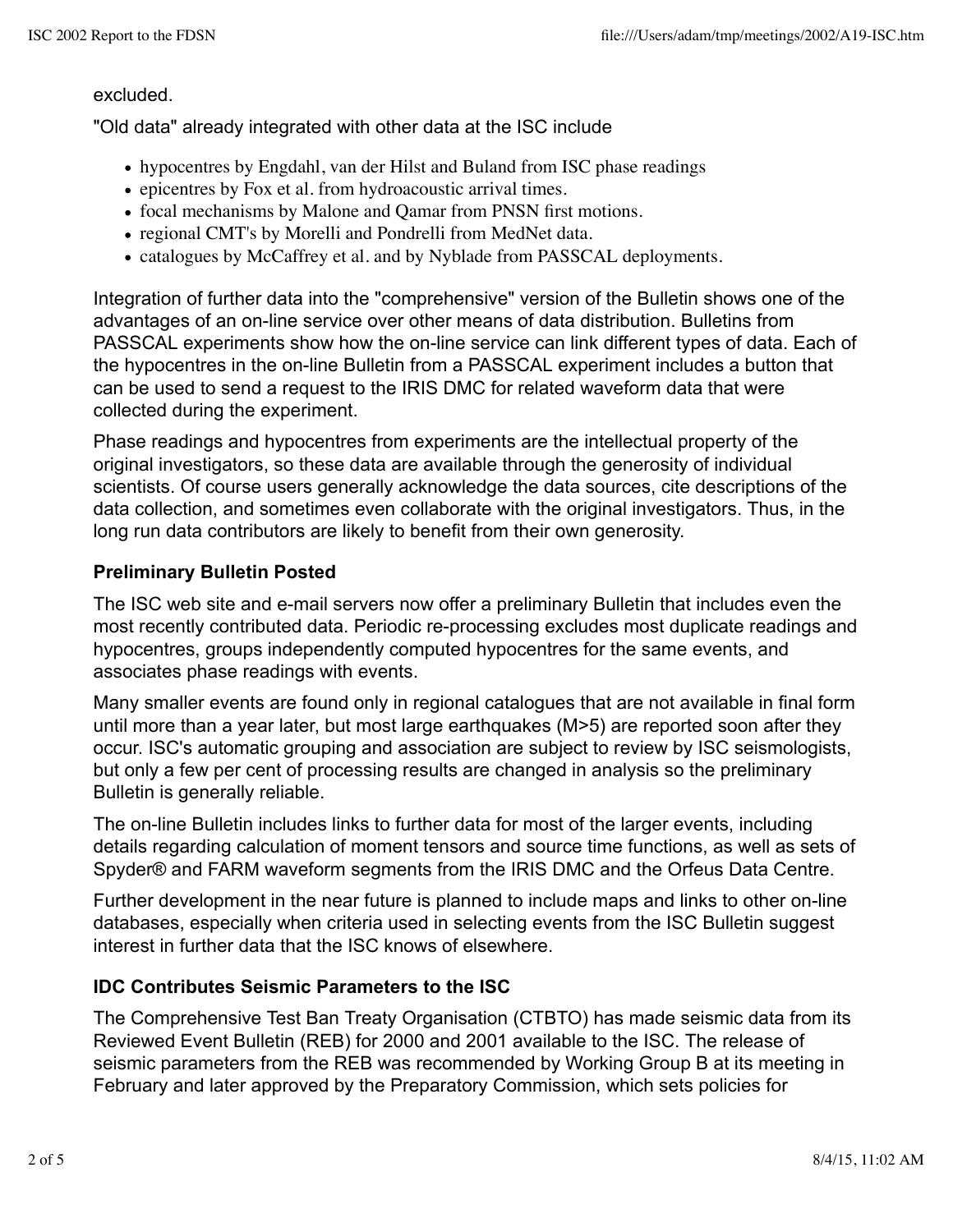operation of the CTBTO. The ISC has accepted the data, integrated them into its database, and made them available in the printed and on-line versions of the ISC Bulletin.

The ISC's role, of course, is to integrate data from disparate sources and prepare an analysis of the combined data. In fulfilling this role, ISC seismologists carefully review both the grouping of origin estimates for the same event and the association of IDC phase readings with events in the ISC's more comprehensive catalogue. Thanks to this review, the Bulletin will continue to be a useful resource for seismologists evaluating the REB and developing new methods to produce even more complete and accurate bulletins.

Data from the REB of the prototype IDC has also improved the ISC Bulletin for all other applications. Thanks to the numerous teleseismic amplitudes reported in the REB, mb is computed now for almost every event with a teleseismic arrival time. In addition, results from processing at the ISC suggest that very few large events now go undetected in broad oceans and other regions with few seismic stations.

The CTBTO does not plan to release data from 2002 REBs until the Preparatory Commission agrees on a general data policy. A general policy would cover all CTBT monitoring data and IDC products, including waveforms and non-seismic data in addition to seismic parameters from the REB.

# **Analysing 13 months per year**

The ISC is now working ahead of its nominal schedule schedule, which calls for the Bulletin to be published within two years of the events. At its meeting in 2001 August the Governing Council directed the ISC to continue analysing approximately 13 months per year unless important data could not be obtained in time. In 2002 May the ISC was completed its final analysis for 2000 July. The results were made available on the Internet immediately and distribution of the printed July/August Bulletin is expected in July. Distribution of the CD with data for all of year 2000 is expected in October.

# **IASPEI Seismic Format (ISF) for Bulletins**

The IASPEI Commission on Seismic Observation and Interpretation formally adopted IASPEI Seismic Format (ISF) at its meeting during the 2001 Assembly. The agreement concludes a 16-year process seeking consensus on a standard to succeed the "Telegraphic" format that is described in the 1979 edition of the Manual of Seismic Observatory Practice.

Seismologists are familiar with the benefits of standards, which make it easier to exchange data, re-use data collected for past projects, and employ programs developed elsewhere. This wide variety of advantages is also part of the problem, however, since each imposes different and sometimes conflicting requirements for conciseness, transparency, and completeness.

Consensus was reached partly by including many optional items. Optional event parameters such as scalar seismic moment, focal mechanism, and stress drop are likely to be included in many ISF bulletins. In addition, however, ISF includes extensive optional phase data, such as the filter used while reading and asymmetrical uncertainty ranges.

ISF is defined as the parts of IMS1.0 for seismic parameter data, plus a specific set of extensions. IMS1.0 was developed for exchanging data from the International Monitoring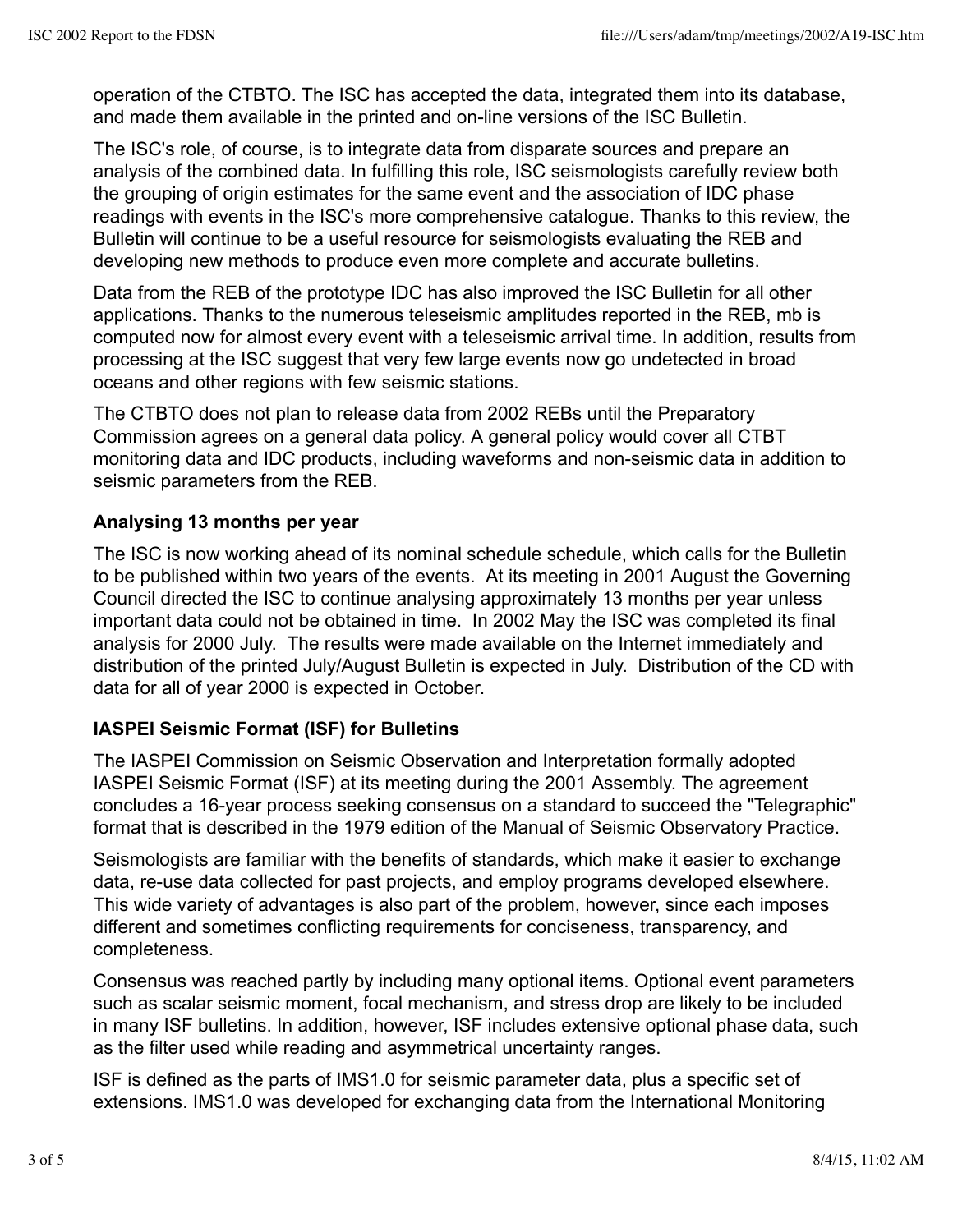System of the Comprehensive Test Ban Treaty (CTBT). By including this format as a subset, ISF immediately gains the CTBT International Data Centre and National Data Centres around the world as users. The ISC and the US National Earthquake Information Center already use ISF for private data exchanges. ISF is one of the formats in which data are available publicly from the NEIC, and ISF is the default format of the Bulletin on the ISC web and AutoDRM servers.

Bulletins from many sources should help ISF to be accepted widely, but software is also important. The ISC is developing FORTRAN and C subroutines that other seismologists can link into their own programs to write and parse lines from ISF bulletins. The subroutines will be included on the ISC 1999 Catalogue CD, which is planned for release this December. In addition, Jens Havskov plans to add translators between ISF and "nordic" format to his SeisAn package, and British Geological Survey is considering development of an ISF version of WizMapII, its freely-available interactive earthquake mapping program for Microsoft Windows.

# **Station Coverage Maps Posted**

Readings from more than 2500 seismic stations helped to ensure reliability of the Bulletin of 1999 events. But the density of stations varies widely around the world, partly because the ISC aims to be comprehensive rather than uniform. The effect of station density is important but difficult to quantify. It can be hard to distinguish between true changes in seismicity and artefacts from changes among reporting stations, for example, especially if magnitude is not computed for some events.

A general view of detection capability can be gleaned from station distribution statistics such as azimuthal gap, i.e. the largest angle between two adjacent stations as viewed from an event. If the stations that detect an earthquake leave an azimuthal gap more than 180° then it may not be possible to compute an epicentre and the event may fail to be included in the Bulletin.

Within a sufficiently small distance from any point a seismic network includes no more than two stations, which unavoidably have an azimuthal gap of at least 180°. Conversely, when stations at sufficiently large distances are included then azimuthal gap is less than 180° around any point within a network. The coverage of a network at a particular location can be characterised by the distance beyond which one must go to find stations with an azimuthal gap less than 180°.

If arrival times at two or more stations in any semicircle around an event are used to compute a location then no single arrival time controls a trade-off between epicentre and origin time. Thus the distance at which the second azimuthal gap (i.e., azimuthal gap ignoring the most isolated station) falls below 180° is sometimes regarded as a better measure of network coverage. A global map of this distance among stations that contributed to the 1999 ISC Bulletin is show below, and regional maps of station coverage are available at http://www.isc.ac.uk/coverage.html

It is unsurprising that detection at teleseismic distances is required to reliably locate events in the oceans, but the maps also show that island stations can be critical to effectively illuminate our view of seismicity off shore from even extensive continental networks.